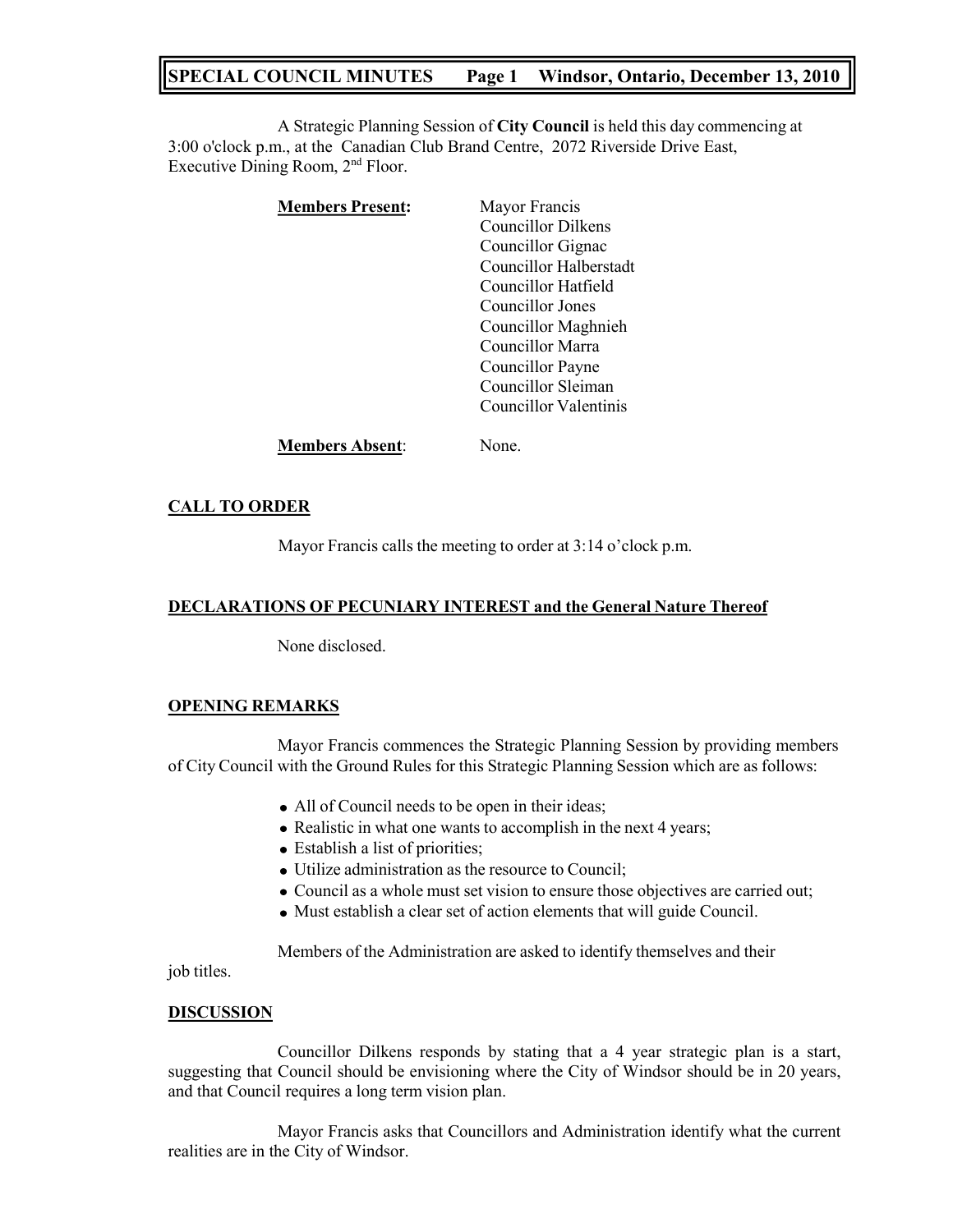# **SPECIAL COUNCIL MINUTES Page 2 Windsor, Ontario, December 13, 2010**

Responses were as follows:

## **Current Reality – Challenges:**

- 5 to 10 Wards  $\bullet$
- 10 political realities
- Fiscal reality
- Federal and Provincial Governments less giving  $\bullet$
- $\bullet$ No regional governance structure
- $\bullet$ Land Locked? How- Limited amount
- $\bullet$ 9,453 on Ontario Works
- 15,000 on Unemployment Insurance
- $\bullet$ High Vacancies in our business districts
- $\bullet$ Aging Infrastructure
- Anticipation of Community Museum  $\bullet$
- $\bullet$ Large parcel of developable land
- High business tax  $\bullet$
- $\bullet$ Poor air quality
- High rate of congenital disease  $\bullet$
- Under- achieving downtown  $\bullet$

# **Current Reality - Positives**

- Affordability  $\bullet$
- Strategically located  $\bullet$
- $\bullet$ City Owned lands downtown and airport
- $\bullet$ Skilled workforce
- 10.9% rental market vacancy rate  $\bullet$
- 1700 people waiting for affordable housing  $\bullet$
- $\bullet$ City owned property (assets)
- College and University  $\bullet$
- $\bullet$ Fiscal prudence
- 1063 people came off of Ontario Works over the last year  $\bullet$
- $\bullet$ New border infrastructure
- New County Council and new Warden  $\bullet$
- Favourable climate compared to elsewhere in Canada  $\bullet$
- Regional economic development and tourism  $\bullet$
- Waterfront  $\bullet$
- Symphony  $\bullet$
- Art Gallery  $\bullet$
- Arena
- Caesars Windsor  $\bullet$
- $\bullet$ Major Corporations
- Global Corporations  $\bullet$
- On the border
- State of the art sewage treatment  $\bullet$
- $\bullet$ Great water
- \$6 million from province to help create jobs
- Safe city $\bullet$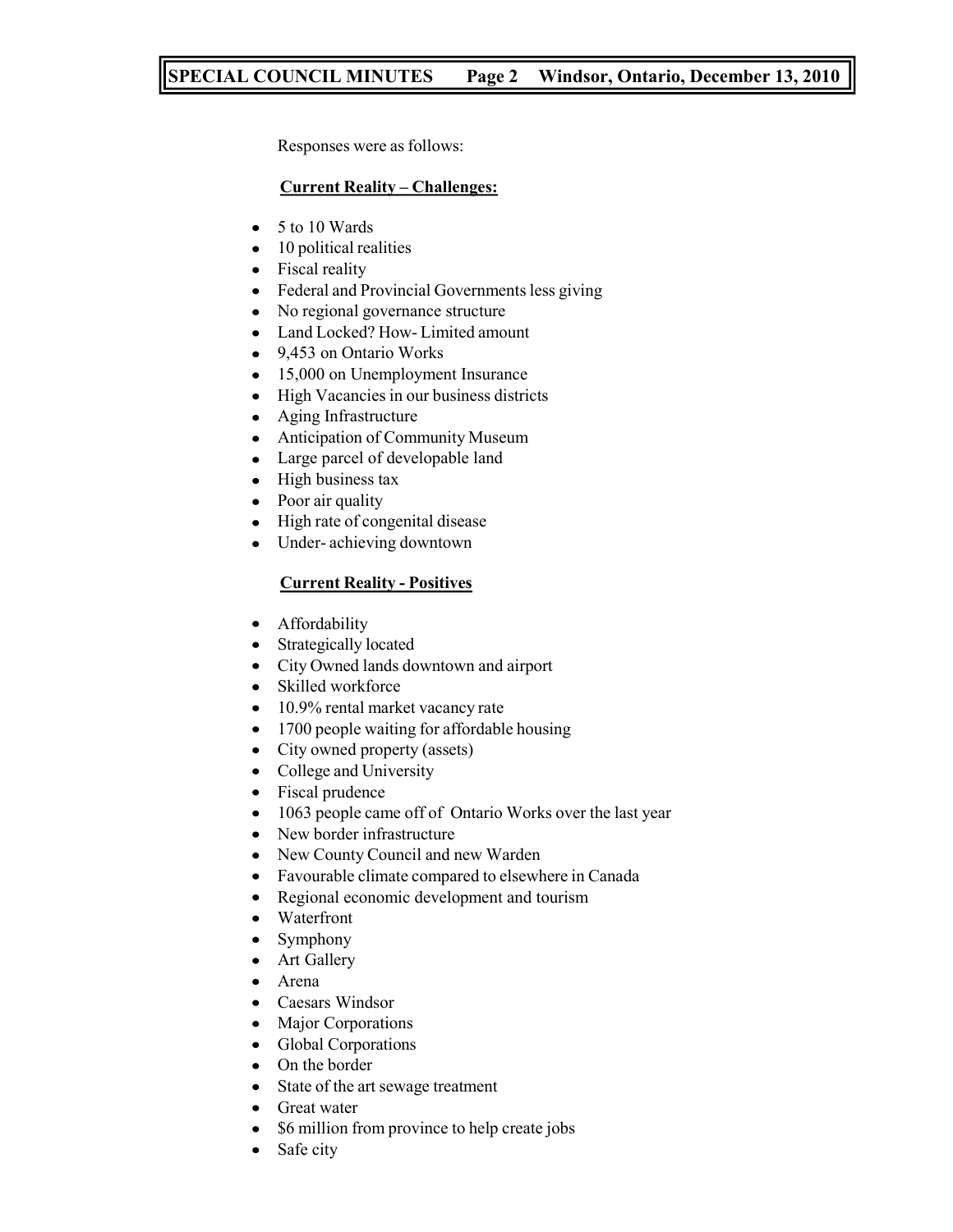# **SPECIAL COUNCIL MINUTES Page 3 Windsor, Ontario, December 13, 2010**

- Raceway  $\bullet$
- Capitol Theatre  $\bullet$
- $\bullet$ Community partners
- Giving community  $\bullet$
- Erie Street
- Walkable, and liveable community  $\bullet$
- $\bullet$ Dedicated workforce
- Community group to try to reduce poverty  $\bullet$
- City controls electricity, water, and distribution
- Only city in Ontario to reduce debt and hold the line on taxes (of our size)  $\bullet$

Mayor Francis asks that Councillors and Administration outline the 10 and 20 year vision for the City of Windsor, and responses are summarized as follows:

# **10 Year Plan:**

- Regional Government  $\bullet$
- Under 5% vacancy rates  $\bullet$
- $\bullet$ Completed DRIC
- Most affordable and attractive city to live  $\bullet$
- $\bullet$ Downtown retailers
- Transit system best in the region  $\bullet$
- $\bullet$ Diversification
- Expanded medical school
- Western Anchor site
- $\bullet$ Roseland Sidewalk
- Connected trail system  $\bullet$
- New museum
- Street cars  $\bullet$
- Civic Image
- Downtown cultural hub
- Reduction in poverty  $\bullet$
- Environmentally friendly  $\bullet$
- Decrease unemployment  $\bullet$

# **20 Year Plan:**

- Regional Government
- Solar Panel Capital  $\bullet$
- Cleaner air/ healthier children  $\bullet$
- Tourist hub  $\bullet$
- Building for growth (25% increase)  $\bullet$
- $\bullet$ Vibrant safe city
- Better roads  $\bullet$
- No basement flooding  $\bullet$
- Affordable taxes
- $\bullet$ Jobs for all
- YQG hub
- Students to remain in Windsor after graduation  $\bullet$
- Senior friendly $\bullet$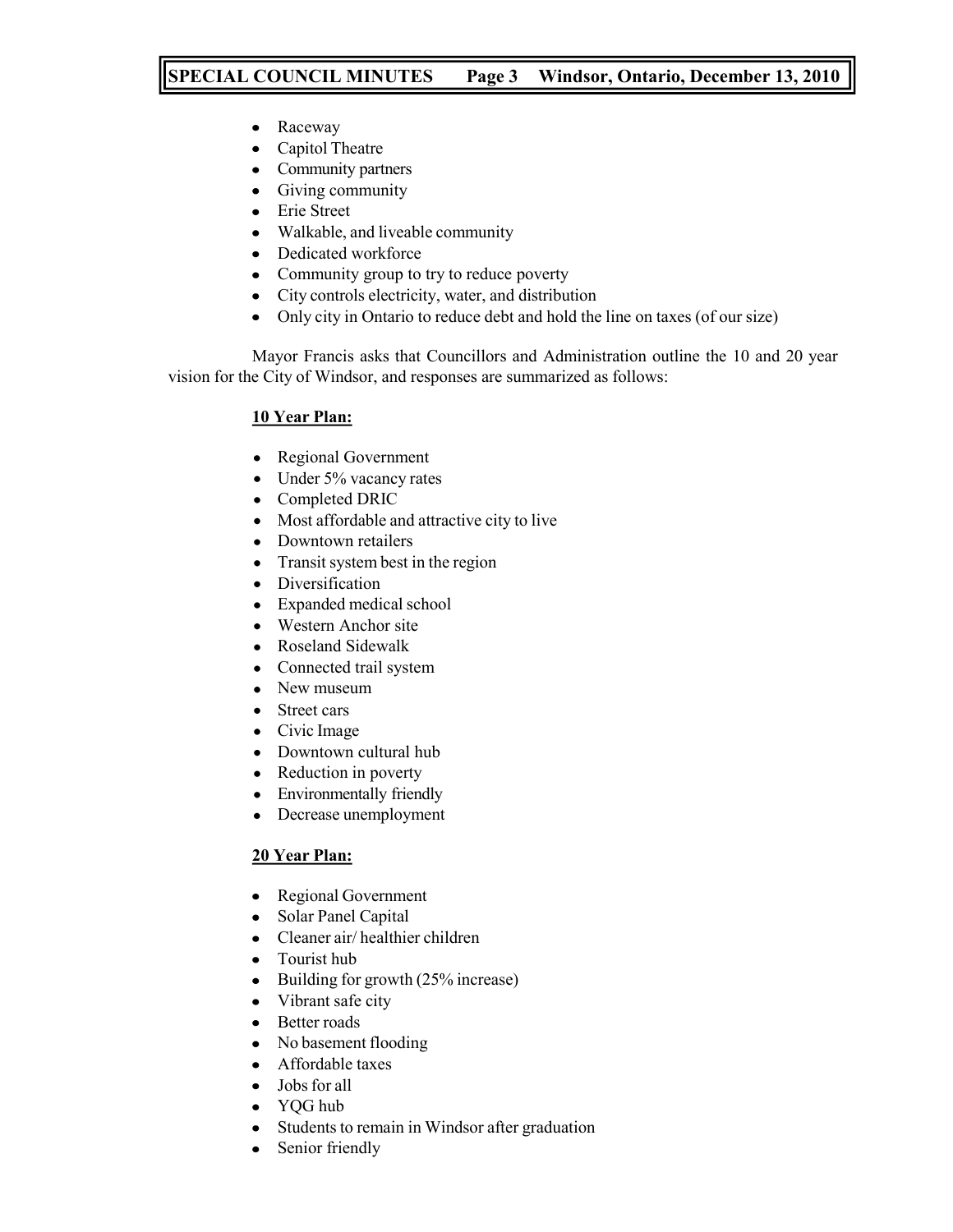# **SPECIAL COUNCIL MINUTES Page 4 Windsor, Ontario, December 13, 2010**

- Waterfront development  $\bullet$
- Diversified economy  $\bullet$
- Family attractions  $\bullet$
- Rail Rationalization

Mayor Francis asks that Councillors provide feedback on the current system in place, and what systems need to be reviewed in order to improve the process?

The following were the responses:

# **4 Tools Needed to Deliver Council's Vision:**

- $311/211$
- ABC Governance Review
- Council Questions/Agenda priorities
- Public outreach and Stakeholders

Mayor Francis asks that Councillors and Administration place markers beside the issues they are suggesting are the top priorities for the next 10 to 20 years for the City of Windsor. All these markers are then tallied and ranked accordingly.

The following issues are ranked as the highest priority and Council discusses each item individually:

### **Top Issues for the next 10 years:**

- Downtown cultural hub
- Regional cooperation
- Western Anchor
- New Museum

### **Top Issues for the next 20 years:**

- Rail rationalization
- Affordable taxes
- Diversified economy
- Jobs

Council recesses at 5:22 o'clock pm Council reconvenes at 6:12 o'clock pm.

In closing Mayor Francis and Council outline the 6 pillars for the next term of Council as follows:

- 1. Jobs and Economic Diversification
- 2. Regional Cooperation
- 3. Cultural Capital
- 4. Corporate Opportunities
- 5. Downtown Revitalization
- 6. Affordable /Attractive City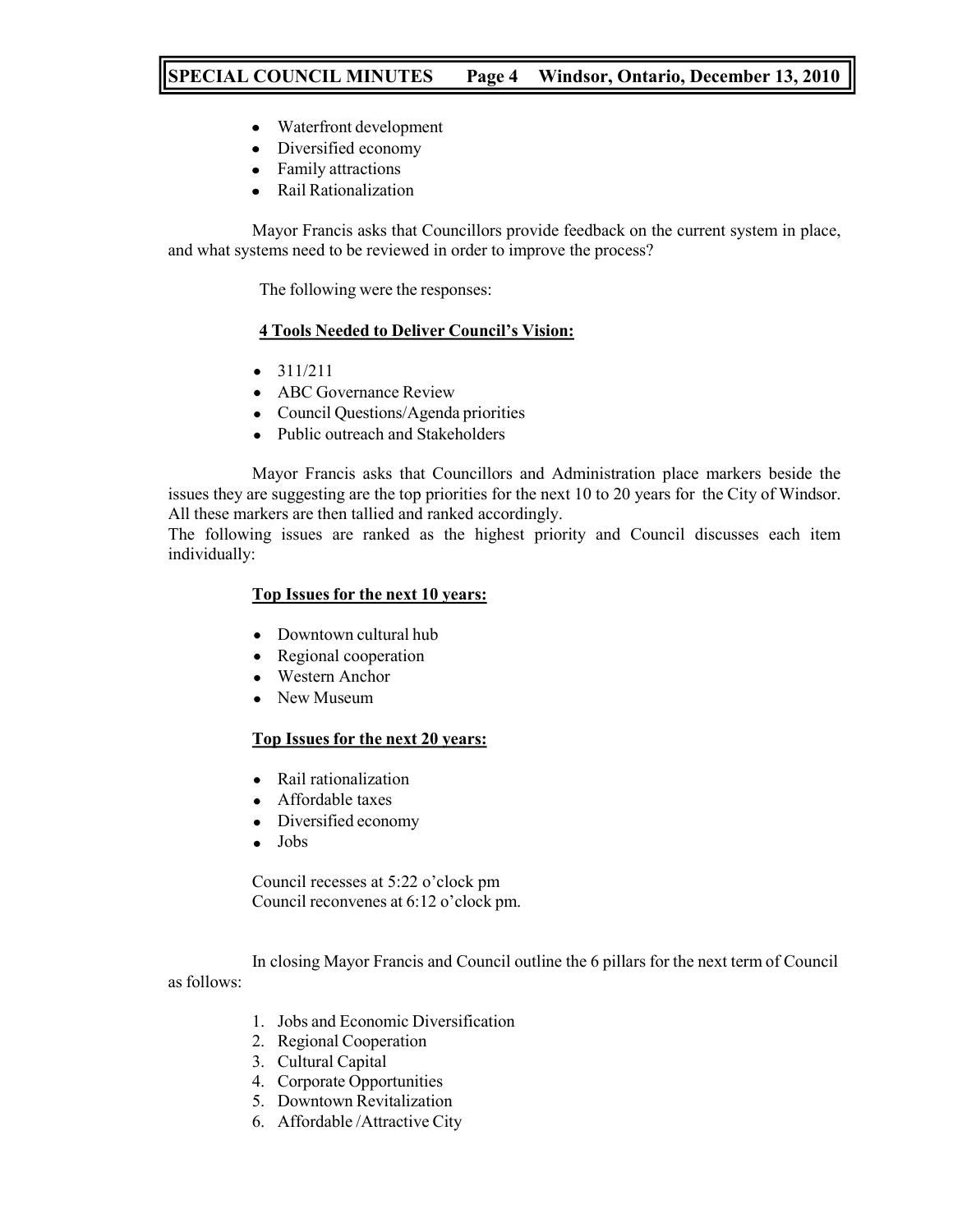# **SPECIAL COUNCIL MINUTES Page 5 Windsor, Ontario, December 13, 2010**

Moved by Councillor Valentinis, seconded by Councillor Dilkens, **M330-2010** That Rule 13.9(a) of the Procedure By-law regarding business not already before Council **BE WAIVED** to permit Councillor Valentinis to introduce a motion for consideration without prior notice respecting the seating plan in Council Chambers for Councillors for the 2010-2014 term.

Carried.

Moved by Councillor Valentinis, seconded by Councillor Dilkens, **M331-2010** That the seating plan in Council Chambers **REMAIN THE SAME** for the returning Councillors with the exception of Councillor Gignac, who will move to the seat formerly occupied by Councillor Brister and that the new Councillors occupy the 3 remaining vacant seats. Carried.

#### **By-law**

Moved by Councillor Dilkens seconded by Councillor Gignac, That the following By-law No. 186-2010, be introduced and read a first and

second time:

186-2010 "A BY-LAW TO CONFIRM THE PROCEEDINGS OF THE COUNCIL OF THE CORPORATION OF THE CITY OF WINDSOR AT ITS MEETING HELD ON THE THIRTEENTH DAY OF DECEMBER, 2010"

Carried.

#### **Third Reading of By-law**

Moved by Councillor Valentinis, seconded by Councillor Payne,

That the following By-law No. 186, having been read a first and second time be now read a third time and finally passed and that the Mayor and Clerk **BE AUTHORIZED** to sign and seal the same notwithstanding any contrary provision of the Council.

Carried.